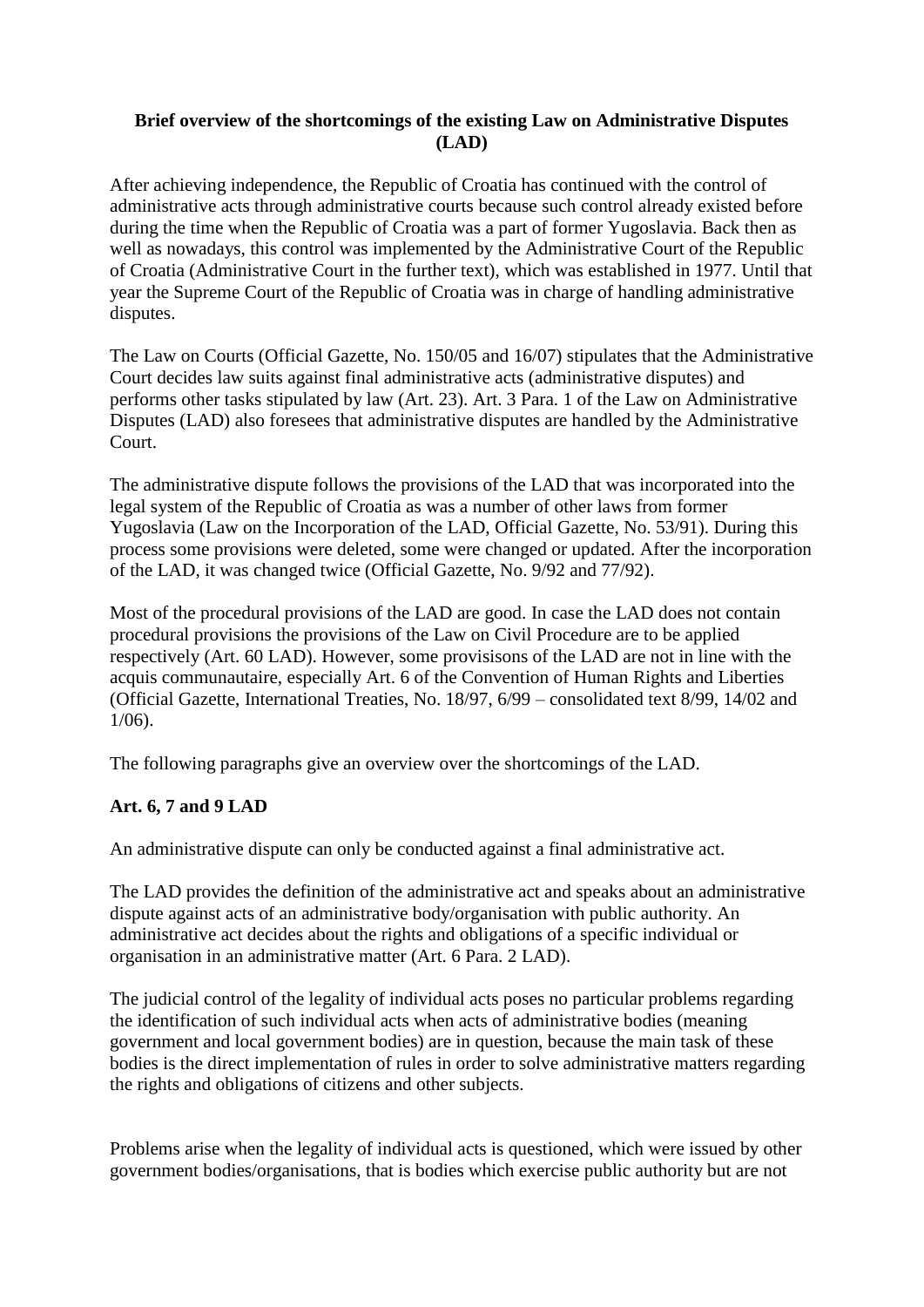primarily responsible for the direct implementation of rules to solve administrative matters. In these cases, it has to be decided, which character these acts have. In case the lawsuit does refer to an individual act that cannot be defined as an administrative act, the court cannot question the legality of this act, but has to immediately dismiss the lawsuit (Art. 30 Para. 1 No. 2 LAD).

The LAD only defines the term "administrative act", but not the term "administrative matter". There is no general legal definition for the latter term. Thus, in disputable cases, the Administrative Court has to decide, whether the lawsuit concerns an administrative matter and whether the conditions for judicial protection before the Administrative Court are fulfilled or whether the law suit must be dismissed (Art. 30 Para. 1 No. 2 LAD).

Consequently, future legislative changes concerning the Law on General Administrative Procedure (LGAP) as well as the LAD should pay special attention to the definition of the term "administrative matter", so that the entire judicial protection in these matters is improved.

While Art. 6 LAD defines the term "administrative act", Art. 9 LAD clearly stipulates that an administrative dispute can not be conducted against acts in matters for which judicial control is provided outside of an administrative dispute. Although Art. 9 only refers to "acts" and not to "administrative acts" in the sense of Art. 6, is is not questioned in judicial practice, that Art. 9 LAD refers to administrative acts as defined in Art. 6 LAD.

An example for judicial protection against administrative acts outside of an administrative dispute can be found in the Law on Changes and Supplementations of the Law on Expropriation (Official Gazette, No. 114/01) that provides judicial protection against administrative acts concerning expropriation before the county courts (Art. 42.a.), which apply the LAD appropriately, if the law does not stipulate otherwise (42.b.). Until the changes of the above mentioned law, the judicial protection against administrative acts regarding expropriation was provided by the Administrative Court.

## **Art. 17 of LAD**

The court has not had any particular problems regarding the implementation of the regulations in Art. 17 LAD. That applies particularly to Para. 2 that stipulates that at the request of the plaintiff, the body whose act is enforced or the body competent to enforce it, if it is an act of an organisation not authorised to enforce, shall postpone the legal effect of the decision or the enforcement of the decision until the final court judgment is taken, if the enforcement would cause irreparable damage to the plaintiff, if the law does not prescribe that an appeal does not delay the enforcement of the decision or the delay is not against public interest, and if the delay would not cause significant irreparable damage to the opposing party.

This is stated because the decision about the delay of enforcement of an administrative act, as stipulated by the above mentioned provision, is not taken by the Administrative Court but by the body whose act is enforced, meaning the body that was responsible for enforcement.

Thus, when controlling the legality of an individual administrative act, the Administrative Court, if it estimates that the enforcement of this administrative act before the final court judgment could cause irreparable damage to the plaintiff, has no possibility to suspend the enforcement of this act until the final court judgment (under the condition that the suspension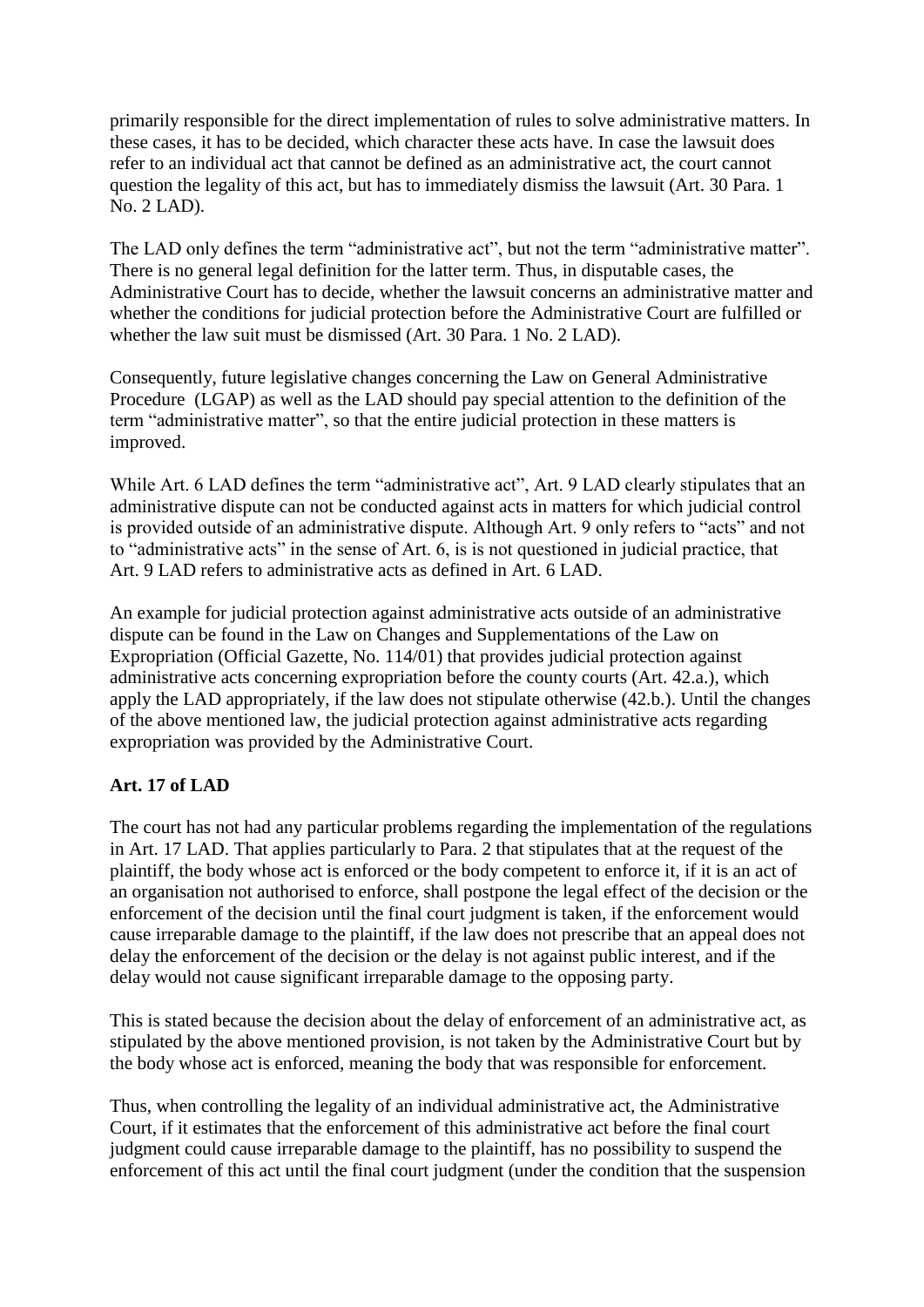would not cause significant irreparable damage to the opposing party). The dispute is therefore reduced to the decision over the legality of this administrative act.

It should be considered to grant the Administrative Court, of course only exceptionally and with strict limitations, the ability to temporarily suspend the enforcement of individual acts whose legality is questioned, if their enforcement could cause severe and irreparable effects.

## **Art. 34 and Art. 39 LAD**

Art. 34 Para. 1 LAD stipulates that the Administrative Court decides administrative disputes in sessions without public access. This regulation is not in line with European standards, especially not with Art. 6 Para. 1 of the Convention on Human Rights, that Croatia has ratified in 1997 (Official Gazette – International treaties, No.18/97). In compliance with article 64 of the Convention, a reservation regarding the holding of oral proceedings under administrative procedure was made.

Because of these provisions, the administrative dispute is reduced to a decision on the legality of an administrative act. The Administrative Court decides the dispute based on the facts determined during the administrative procedure (Art. 39 Para. 1). Only

- if the annulment of the administrative act and the reopening of proceedings before the competent body would cause irreparable damage to the plaintiff or
- if on the basis of public documents or other evidence in the case files it is obvious that the facts differ from those established during the administrative procedure or
- if in the same dispute an administrative act has already been annulled and the competent body has not acted completely in accordance with the judgment,

the court itself can establish the facts and render a judgement based on these facts (Article 39, Para. 3).

The Administrative Court mostly has not used these possibilities

There is no doubt that the lack of oral proceedings is not in line with Art. 6 Para. 1 of the Convention, which foresees …. (the text of Art. 6 was not translated).

The final conclusion is that the mentioned provisions are not only not in line with Art. 6 Para. 1 of the Convention, but that the lack of oral proceedings limits the ability of the Administrative Court to reduce the mistakes in administrative procedures, to improve the quality of administrative procedures as well as administrative acts and to accelerate administrative procedures.

# **Art. 62 LAD**

If the Administrative Court annuls an administrative act, the responsible administrative body is obliged to issue another administrative act instead of the annulled one. In doing so the administrative body is bound by the legal opinion of the court and its comments concerning the violation of procedural rules, the so called "obligation of the court judgment".

Though not a common practice, the number of cases in which administrative bodies do not accept the "obligation of the court judgment" is not insignificant. This means that based on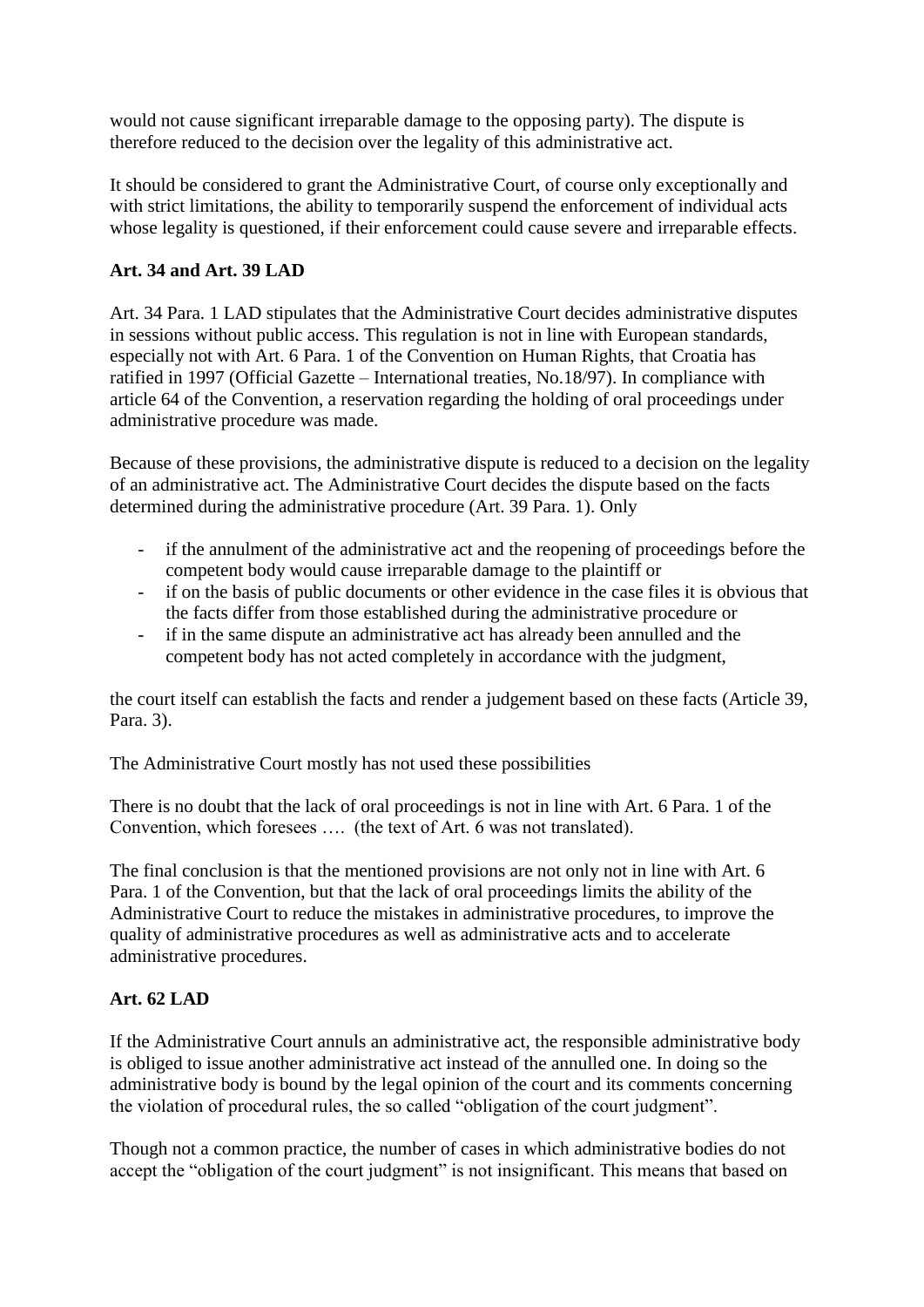new administrative proceedings administrative acts are issued that contradict the legal opinion of the court or its comments concerning the violation of procedural rules. This practice will not only lead to a new lawsuit but also to an undesirable delay in administrative proceedings.

Art. 63 LAD regulates the powers of the Administrative Court concerning cases in which administrative bodies contradict the legal opinion of the court or its comments regarding the violation of procedural rules. If in these cases a new lawsuit has been filed, the Administrative Court may resolve the matter itself by judgment. Using its powers from Art. 63 Para. 2 LAD, the court also notifies the body responsible for the supervision of the administrative body, which did not respect the "obligation of the court judgment".

However, this legal solution is not particularly effective. Legislative changes should be considered in order so assure that administrative bodies respect the legal opinion of the court and its comments regarding the violation of procedural rules when they are deciding about rights, obligations, legal interests of citizens and other subjects.

# **Art. 66 LAD**

The Administrative Court does not control the legality of individual acts that are not administrative acts. However, such acts fall within the jurisdiction of the Administrative Court if it is argued that they violate rights and freedoms guaranteed by the Constitution.

According to Art. 66 LAD the court competent for administrative disputes shall rule on requests for the protection of rights an freedoms guaranteed by the Constitution, if these freedoms or rights have been violated by a final individual act and no other court protection is provided, by appropriate application of the LAD.

When the LAD was incorporated into the Croatian legal system (Official Gazette, No. 53/91) this regulation was deleted, but it was reinstated through the Law on Changes of the Law on the Incorporaton of the LAD ("Narodne novine" num: 9/92).

The practice demonstrates doubts regarding the compliance of Art. 66 LAD and Art. 19 Para. 2 of the Croatian Constitution (Official Gazette, No. 41/01 – consolidated text). The question is, whether there was any constitutional reasoning, considering the regulations of Art. 128 of the Constitution, to reinstate Art. 66 into the LAD.

Art.128 of the Constitution determines the jurisdiction of the Constitutional Court and stipulates that the Constitutional court of the Republic of Croatia protects citizens' human rights and basic liberties.

After Art. 66 was reinstated into the LAD and with regard to Art. 128 of the Constitution, there are two instances in these cases (cases that fall under Art. 66 LAD): At first the Administrative court decides on the protection of human rights. After this, the person whose demand for protections was dismissed, can bring a constitutional law suit before the Constitutional Court.

The Administrative court is always responsible to decide if a final individual act has violated constitutionally guaranteed human rights and liberties, regardless who issued this act if no other court protection is ensured. Therefore, there are doubts regarding the compliance of Art.